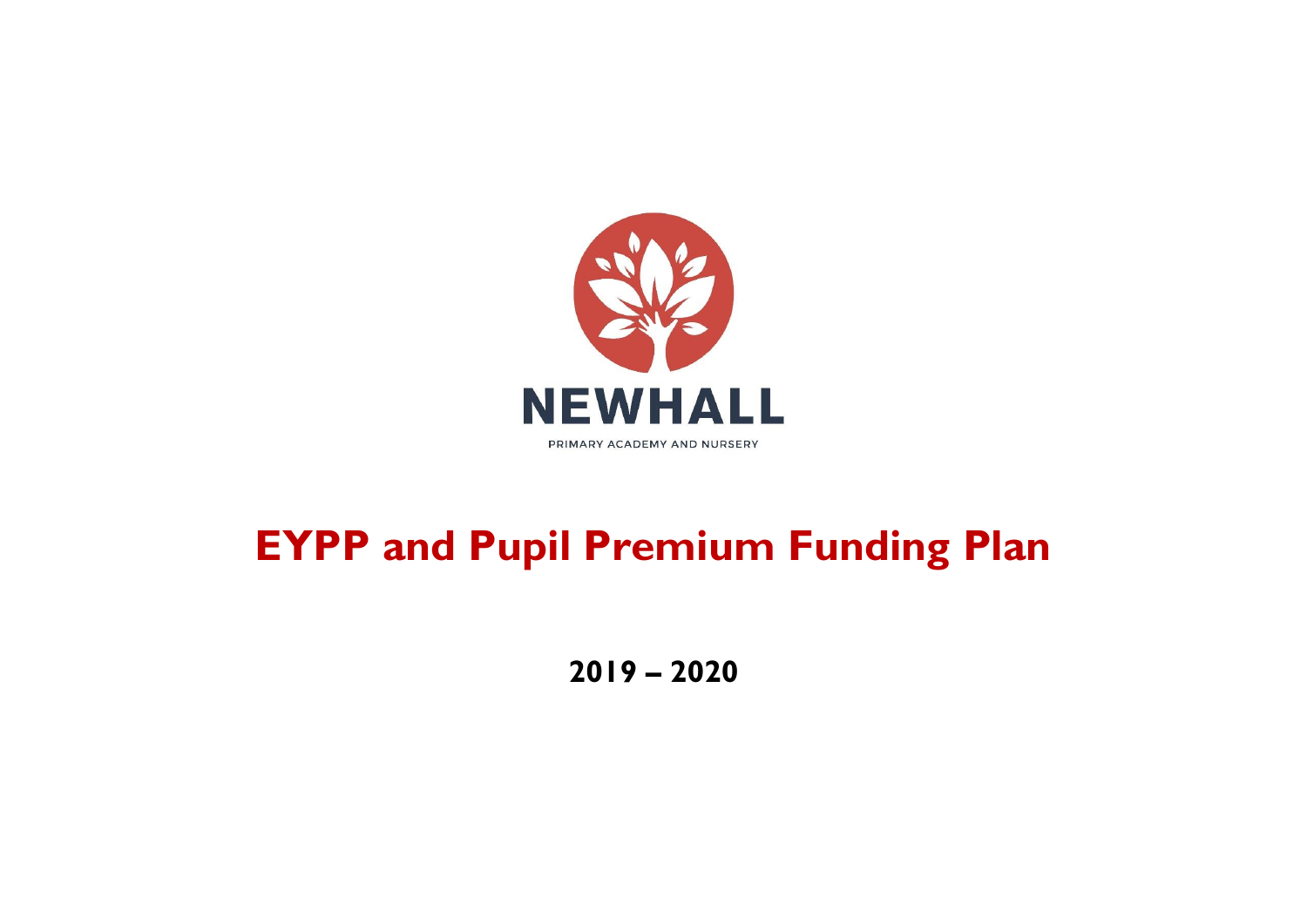#### **Newhall Primary Academy and Nursery EYPP and Pupil Premium Funding**

From April 2015, settings in England have access to the Early Years Pupil Premium (EYPP) to support disadvantaged 3- and 4-year-olds. Although the government is not specifying how this should be used, settings will need to be able to demonstrate to Ofsted that they are using it to help close the gap between the attainment of the most disadvantaged children and their peers.

The Pupil Premium is funding paid to the academy by means of a specific grant based on school census figures for pupils registered as currently eligible for free school meals (FSM) or those who have received free school meals in the past (Ever 6 or Pupil Premium). For Looked After Pupils the pupil premium was calculated using the Pupils Looked After data returns (SSDA903). From April 2014 pupils who are adopted, and those under special guardianship or residential care orders will also be eligible for the premium. A premium for pupils whose parents are currently serving in the armed forces has also been introduced.

The Pupil Premium is additional to main school funding and will be used by Newhall Primary Academy and Nursery to address any underlying inequalities and 'narrow the gap' in attainment, emotional and social wellbeing identified for eligible pupils. The funding is used strategically according to need and not 'per head' (Jill Jones HMI, 2013).

### **Objectives for EYPP and Pupil Premium at Newhall Primary Academy and Nursery**

- The EYPP and Pupil Premium will be used to provide additional educational support to improve the progress and raise the standard of achievement for identified pupils.
- The funding will be used to narrow and close the gap between the achievement of these pupils and their peers.
- As far as is possible, the nursery and school will use the additional funding to address any underlying inequalities between pupils eligible for Pupil Premium and others.
- The nursery and school will ensure the funding reaches the pupils who need it most and that it makes a significant impact on their education and lives.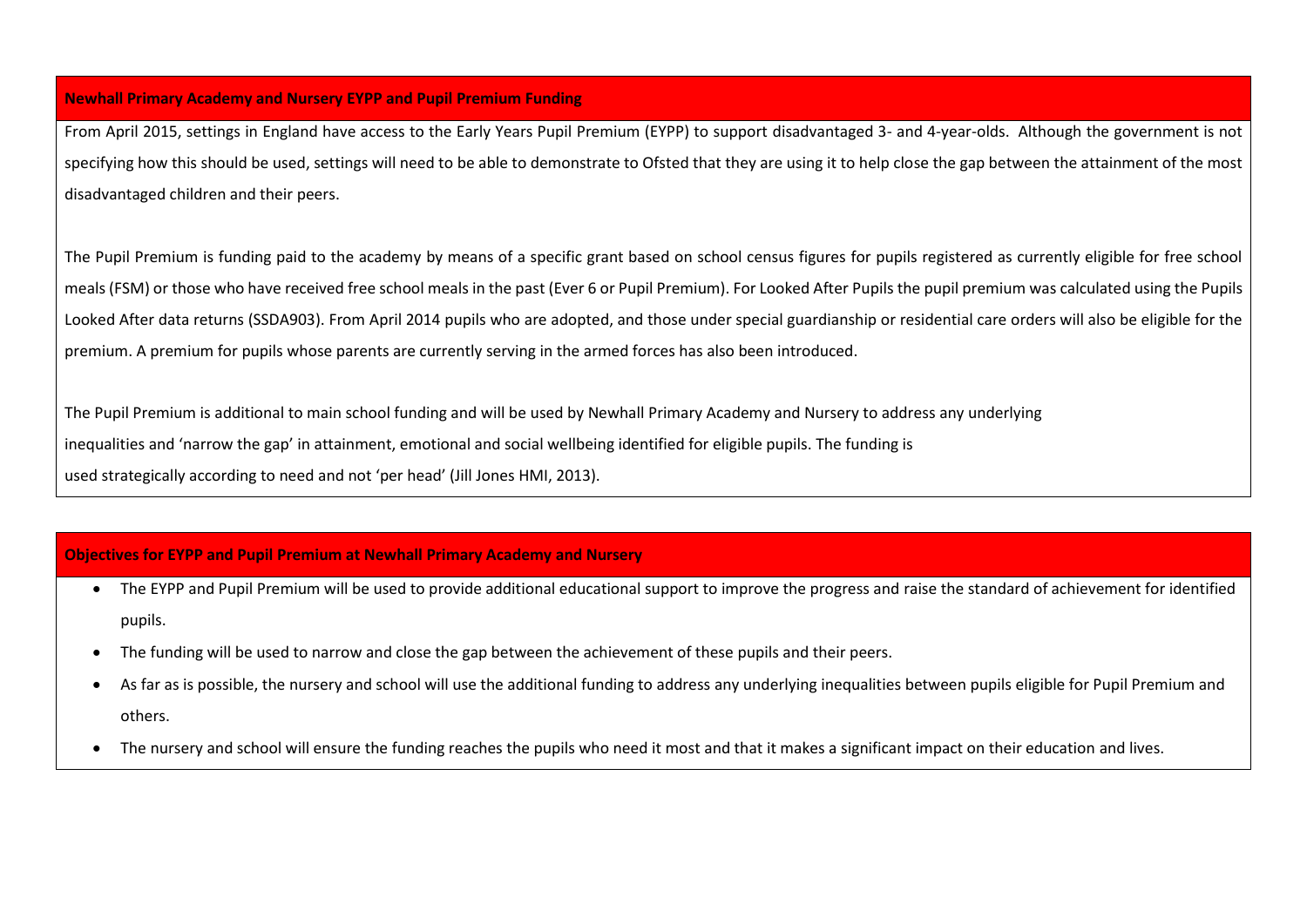#### **Accountability**

The Head Teacher, Nursery Manager and Senior Leadership Team will regularly monitor, evaluate and review the strategies and interventions put in place for Pupil

Premium and report to the Governing Body on its progress and impact.

| <b>Estimated Pupil Premium Funding 2019/2020</b> |       |  |
|--------------------------------------------------|-------|--|
| Carry forward:                                   |       |  |
| Estimated budget EYPP 2019/2020                  | £175  |  |
| Estimated budget Pupil Premium 2019/2020:        | £2300 |  |
| TOTAL Pupil Premium budget:                      | £2475 |  |

#### **Rationale behind 2019/2020 Planned Expenditure (To be planned following Baseline Assessments)**

- Baseline showed that 100% Pupil Premium children entered school below the expectation for their age, especially in reading, writing, speaking and listening and number.
- Although there are a small number of Pupil Premium children at Newhall, it is essential that they are able to access the before and after school care and other enrichment activities offered.

## **Teaching priorities for current academic year (2019/2020)**

| Remember to focus support on disadvantaged pupils reaching the expected standard in phonics check at end of year 1. |                                                                                                                        |  |
|---------------------------------------------------------------------------------------------------------------------|------------------------------------------------------------------------------------------------------------------------|--|
| <b>Measure</b>                                                                                                      | <b>Activity</b>                                                                                                        |  |
| Priority 1                                                                                                          | Improve oral language skills and increase children's progress in RWI phonics and reading for pupils eligible for PP.   |  |
|                                                                                                                     | Ensure all relevant staff have received training in how to use vocabulary to support learning throughout the           |  |
|                                                                                                                     | curriculum.                                                                                                            |  |
| Priority 2                                                                                                          | Improve depth of understanding through the maths mastery approach to teaching through training and support             |  |
|                                                                                                                     | linked to the NCETM and Reach2 ASLs.                                                                                   |  |
| Barriers to learning these priorities address                                                                       | Oral language skills and development are lower for pupils eligible for PP than for other pupils. This is also impacted |  |
|                                                                                                                     | on by their lack of reading/listening to high-quality children's literature. This will slow reading progress in        |  |
|                                                                                                                     | subsequent years.                                                                                                      |  |
| Projected spending                                                                                                  | £1450                                                                                                                  |  |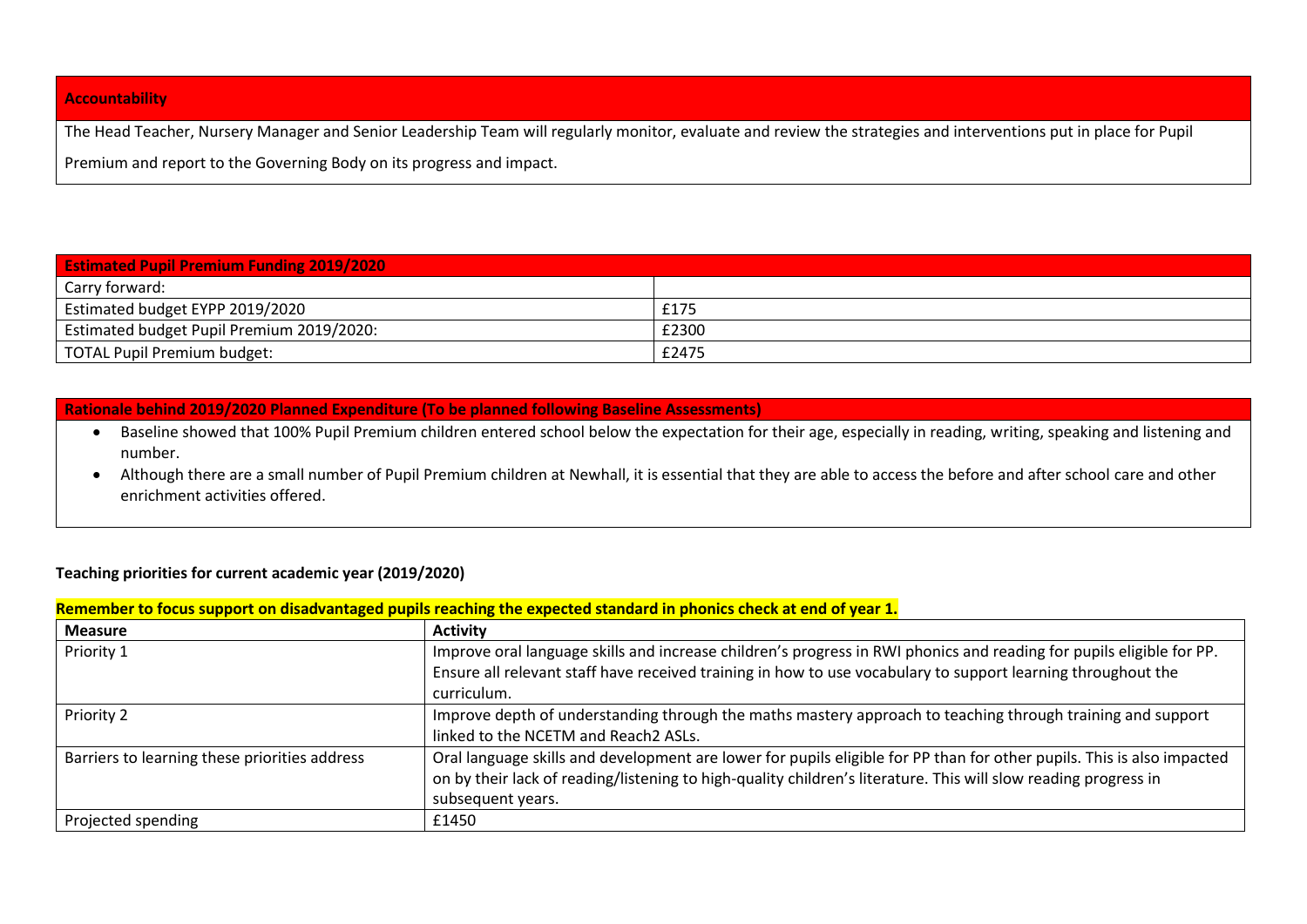# **Targeted academic support for current academic year**

| <b>Measure</b>                                     | <b>Activity</b>                                                                                                       |
|----------------------------------------------------|-----------------------------------------------------------------------------------------------------------------------|
| Priority 1                                         | Improve personal, social and emotional skills for pupils eligible for PP through focussed interventions.              |
| Priority 2                                         | Improve phonics outcomes for children eligible for PP through staff training and phonics precision sessions for       |
|                                                    | children.                                                                                                             |
| Barriers to learning these priorities will address | Personal, social and emotional development is lower for pupils eligible for PP than for other pupils, particularly in |
|                                                    | areas such as making relationships.                                                                                   |
|                                                    | Phonics training for all members of staff and phonics interventions for children who require additional support       |
| Projected spending                                 | £750                                                                                                                  |

# **Wider strategies for current academic year**

| <b>Measure</b>                                | <b>Activity</b>                                                                                                   |
|-----------------------------------------------|-------------------------------------------------------------------------------------------------------------------|
| Priority 1                                    | Continue to minimise the difference in attendance of disadvantaged pupils to non-disadvantaged so that the        |
|                                               | margin is at least within 1.5%                                                                                    |
| Priority 2                                    | Increase accessibility of out-of-school and extra-curriculum experiences for pupils eligible for PP.              |
| Barriers to learning these priorities address | In some families, parental involvement with school is lower than for non-PP children; some PP families may not    |
|                                               | value the importance of regular school attendance or see the link between outcomes and being at school regularly. |
| Projected spending                            | £275                                                                                                              |

## **Monitoring and Implementation**

| Area             | Challenge                           | <b>Mitigating action</b>                                                                          |
|------------------|-------------------------------------|---------------------------------------------------------------------------------------------------|
| Teaching         | Ensure that enough time is given    | INSET days will focus on staff's understanding and use of correct/accurate vocabulary within all  |
|                  | to allow for staff CPD in all areas | subjects                                                                                          |
|                  | which will have a direct impact     |                                                                                                   |
|                  | on PP support.                      | SLT to support subject/Middle leaders in embedding vocabulary and mastery approaches in lesson    |
|                  |                                     | plans and lesson delivery                                                                         |
| Targeted support | Ensuring enough time for school     | The new Maths lead will add to developing capacity within the school.                             |
|                  | maths-lead and                      | Current RWI phonics lead to deliver CPD in Phonics and Reading, using experienced teachers (AHTs) |
|                  | Phonics/Reading-lead to support     | as support and models.                                                                            |
|                  | teachers and the Learning           | Phonics/Reading and Maths lead to have weekly release time, dedicated to raising achievement in   |
|                  | Support staff.                      | their subject areas.                                                                              |
| Wider strategies | Engaging with those families        | The new-to-role SENCo will take on a pastoral role by maintaining close and direct contact with   |
|                  | who are facing the most             | families through regular pastoral meetings and building up trust and support with those who might |
|                  | challenges which act as barriers    | be hardest to reach.                                                                              |
|                  | to regular attendance               |                                                                                                   |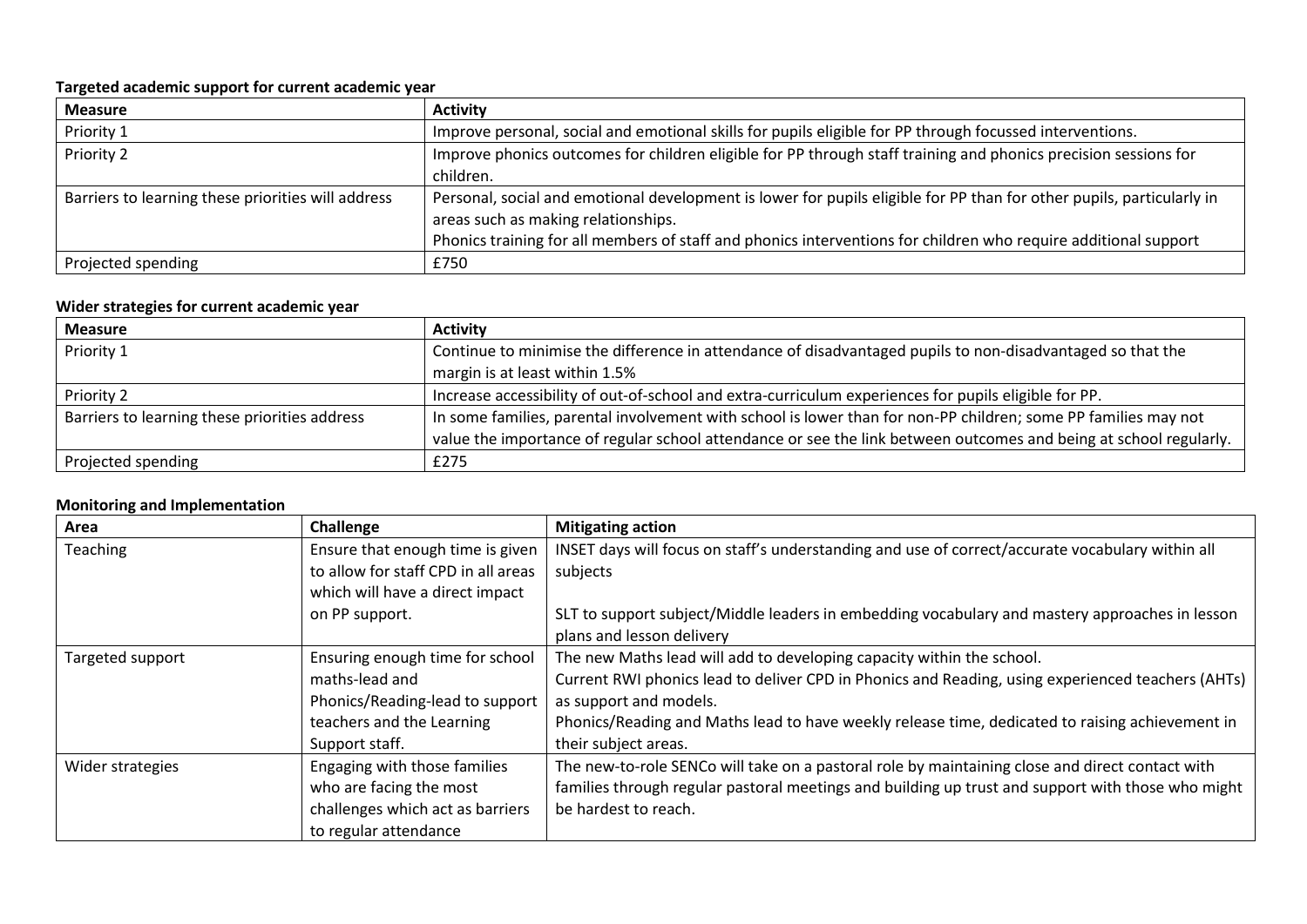# **Review of aims and outcomes – 2020-21**

| <b>Aim</b>                                                                                                                               | <b>Outcome</b>                                                                                                                                                                                                                                                                                                                                                               |
|------------------------------------------------------------------------------------------------------------------------------------------|------------------------------------------------------------------------------------------------------------------------------------------------------------------------------------------------------------------------------------------------------------------------------------------------------------------------------------------------------------------------------|
| Improve oral language skills and increase children's progress in reading for pupils<br>eligible for PP.                                  | Attainment levels for PPG students is restricted to Spring One data due to the<br>lockdown. The available data shows that many PPG children maintained their<br>attainment levels. The data also highlights focus year groups that the school will                                                                                                                           |
| Ensure all relevant staff have received training in how to use vocabulary to support<br>learning throughout the                          | focus on in the new academic year.                                                                                                                                                                                                                                                                                                                                           |
| curriculum.                                                                                                                              | All staff had received relevant training and further training was put in place as part<br>of the induction process for new members<br>of staff.                                                                                                                                                                                                                              |
| Improve depth of understanding through the maths mastery approach to<br>teaching through training and support from NCETM and Reach2 ASLs | CPD and support for the mastery approach to learning continued throughout the<br>year. Due to lockdown there was limited monitoring and development within the<br>summer term; however, this has been factored into the Math's leads current Cur-<br>riculum Development Plan. The Maths Lead and AHT's work within NCETM will<br>continue within the 2020-21 academic year. |
| Improve personal, social and emotional skills for pupils eligible for PP through<br>focussed interventions.                              | Personal, social and emotional interventions took place in the previous academic<br>year. These supported children within their lessons and interactions and break and<br>lunch time. We recognise that there may be a greater need for this within the aca-<br>demic year of 2020-21 due to lockdown and the time children have spent outside<br>of school.                 |
| Improve phonics outcomes for children eligible for PP through staff training and<br>phonics precision sessions for children.             | All children who received phonics prevision interventions made progress,<br>evidenced through increased scores in the phonics screening tests.<br>During lockdown, the RWI Phonics lead created Phonics videos that were used by<br>children to continue their phonics learning a home.                                                                                      |
|                                                                                                                                          | Baseline assessments will need to be taken at the start of the 2020-21 academic<br>year to highlight those children who still need further phonics support.                                                                                                                                                                                                                  |
| Continue to diminish the difference in attendance of disadvantaged pupils to non-<br>disadvantaged (within 1.5%).                        | By the end of the Spring One term attendance for PPG children was 94.8%<br>compared to the whole school average of 96.9%.<br>This is a difference of 2.1% although the difference had improved from Autumn<br>one where the difference was 2.4%.                                                                                                                             |